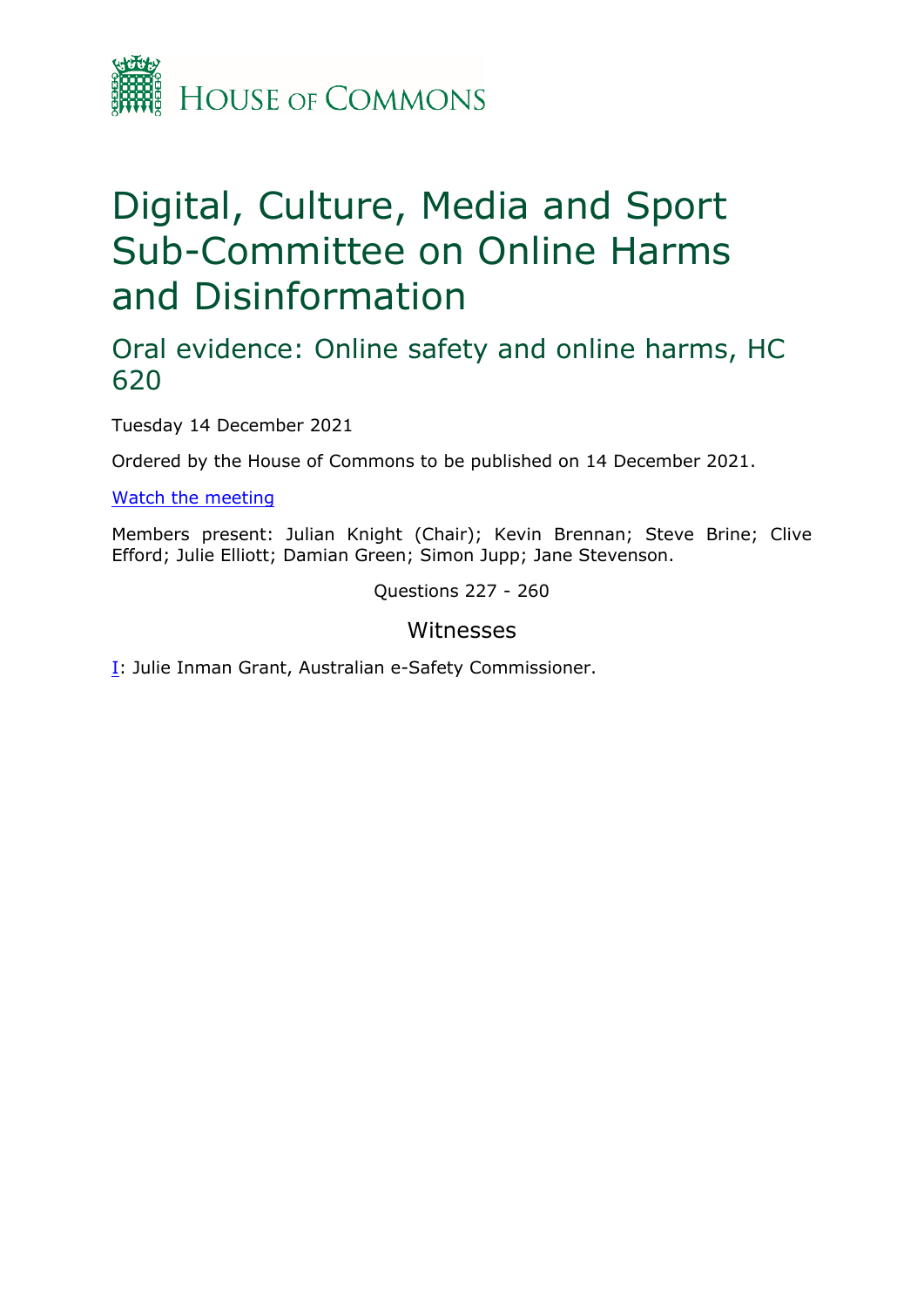

### <span id="page-1-0"></span>Examination of witness

Witness: Julie Inman Grant.

[*This evidence was taken by video conference*]

Q227 **Chair:** This is the Digital, Culture, Media and Sport Select Committee. This is our Sub-Committee on Online Harms and Disinformation. We are joined today from Australia by Julie Inman Grant, the Australian e-Safety Commissioner. Before I open the session, I am going to make some declarations of interest. If anyone else wants to put any interests out in the public domain they are free to do so. The interest that I wish to declare is the fact that I am the Chair of the APPG for New and Advanced Technologies. Anyone else? That is fine.

Julie, thank you very much for joining us. Good morning from the UK and good evening in Australia.

*Julie Inman Grant:* Good evening to you and good morning.

**Chair:** The Online Safety Act allows you to request takedowns of certain types of harmful content. Why do you think Australia went down this route compared to the UK's focus on systems and processes rather than individual pieces of content?

*Julie Inman Grant:* We actually do a bit of both. Would it be helpful if I give you a quick overview on e-Safety, who we are, what we do and our history?

We very much evolved out of the kind of tragedy that you saw with Caroline Flack, a well-known presenter with very public mental health issues. She was terribly trolled on Twitter, had a nervous breakdown, came back on, was trolled on Twitter and ended up tragically taking her own life. That started a petition to the Government in 2014 to get involved and do something about online abuse and bullying.

What the Government decided to do in 2015, rather than create an adult cyber-abuse scheme at the time, they wanted to start something gingerly. So, they took other functions, including our online content scheme, which deals with illegal content, including child sexual abuse material and terrorist content. That has been in place for about 21 years. We serve as the hotline for Australia, just like IWF, the NGO, does for the UK.

What they created was a youth-based cyber-bullying scheme. We are meant to serve as a safety net for children who are seriously harassed, intimidated, humiliated or threatened. If they report to the social media site and that isn't taken down—because we know so many things fall through the cracks. If you think about content-moderation services, they are outsourced to developing countries. They are dealing with millions of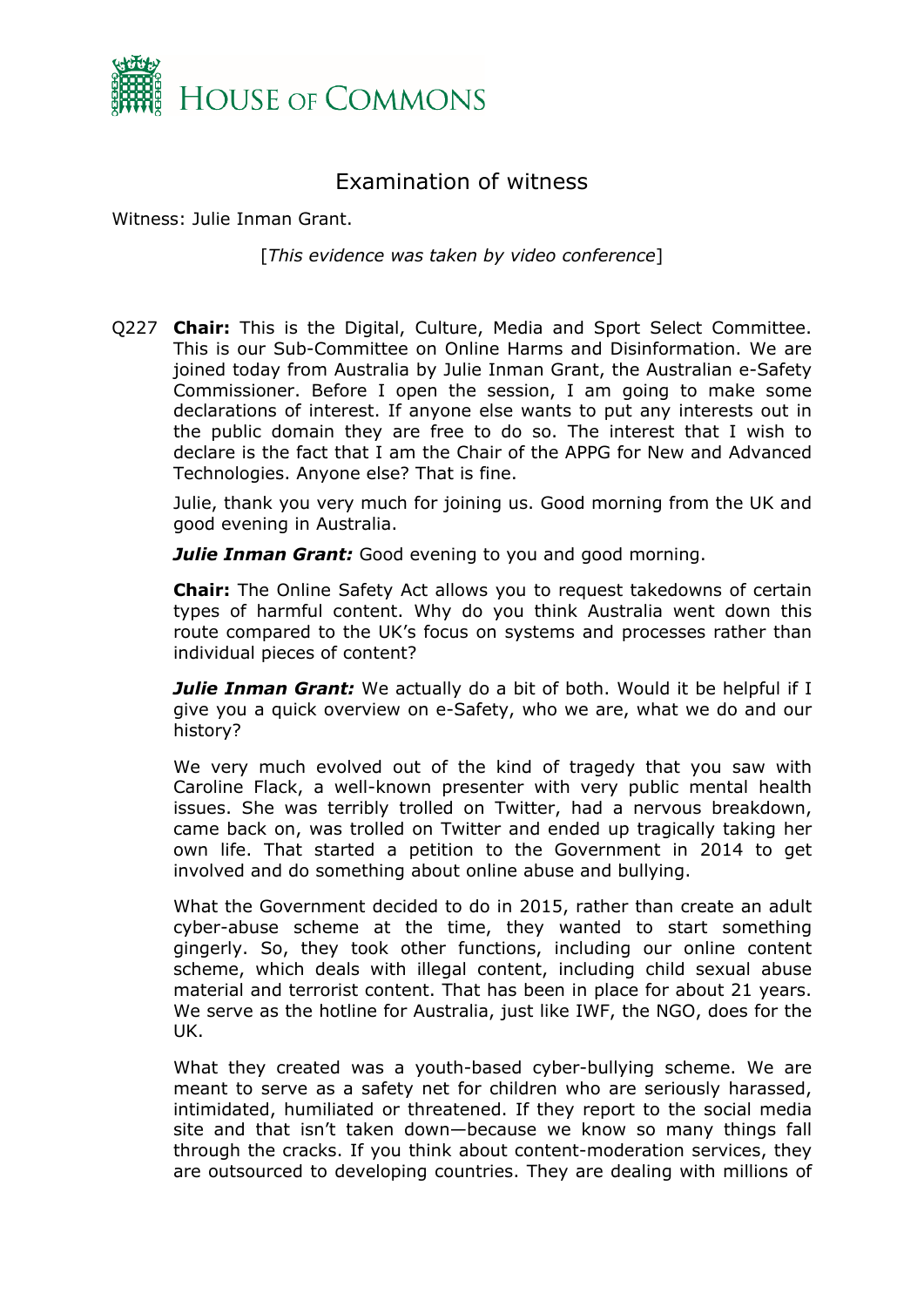

pieces of content and they have between 30 seconds and a minute to determine whether that piece of content violates their terms of service. Culture and context often fall through the cracks. We serve as that safety net and we advocate on behalf of the child, in this instance, and we bridge that inherent power gap that exists between that big tech behemoth and the young person or their parent.

That has been tremendously successful, so we layered on different schemes over time and in 2017 we became the e-Safety Commissioner. That started an image-based abuse scheme, where we have about an 85% success rate in terms of taking down intimate images and videos shared without consent on thousands of sites around the world. Almost none of the content is hosted in Australia.

Following the Christchurch atrocities, we were given new powers around abhorrent, violent material notifications. We also have the ability to call crisis events and to compel ISP blocking to prevent the virality of terrorist or criminal activities that are captured by a perpetrator or an accomplice for the purposes of inciting terrorism.

We just renewed our Act, and Parliament passed a new reform Bill in July 2021. That will come into play on 23 January. It does a few things. We know that harms don't just happen on social media, and that was the focus when this was developed. So we will cover everything from online gaming site platforms, dating sites—it recognises that search engines and app stores have a role in the ecosystem—up to servers at bottlenecks, for instance.

We will have a mandatory set of codes that will cover eight different subsectors of the high-tech sector, ranging from what we call websites and these platforms to IoT devices, also in terms of retailers that are selling technology, or point-of-sale retailers. This will require them to proactively detect and remove illegal content, but also restrict access to harmful content, such as pornography to children.

Then we have basic online safety expectations, which are clearly articulated objectives. This is a ministerial instrument that basically lays out what we expect the licence to operate. This is for systems and processes, a type of provision that does not have significant penalties, as is in your Bill, but will require me to compel transparency reports so that we can get under the hood.

We are trying to balance out the individual content takedowns with more systemic changes, because what we have seen over time are flaws in the system. The intelligence and the threat trends that we get from interacting with our citizens is much more effective than user surveys or even over-the-top behavioural analysis. We see how people are weaponising technology to commit online harms, but we are seeing systemic failures.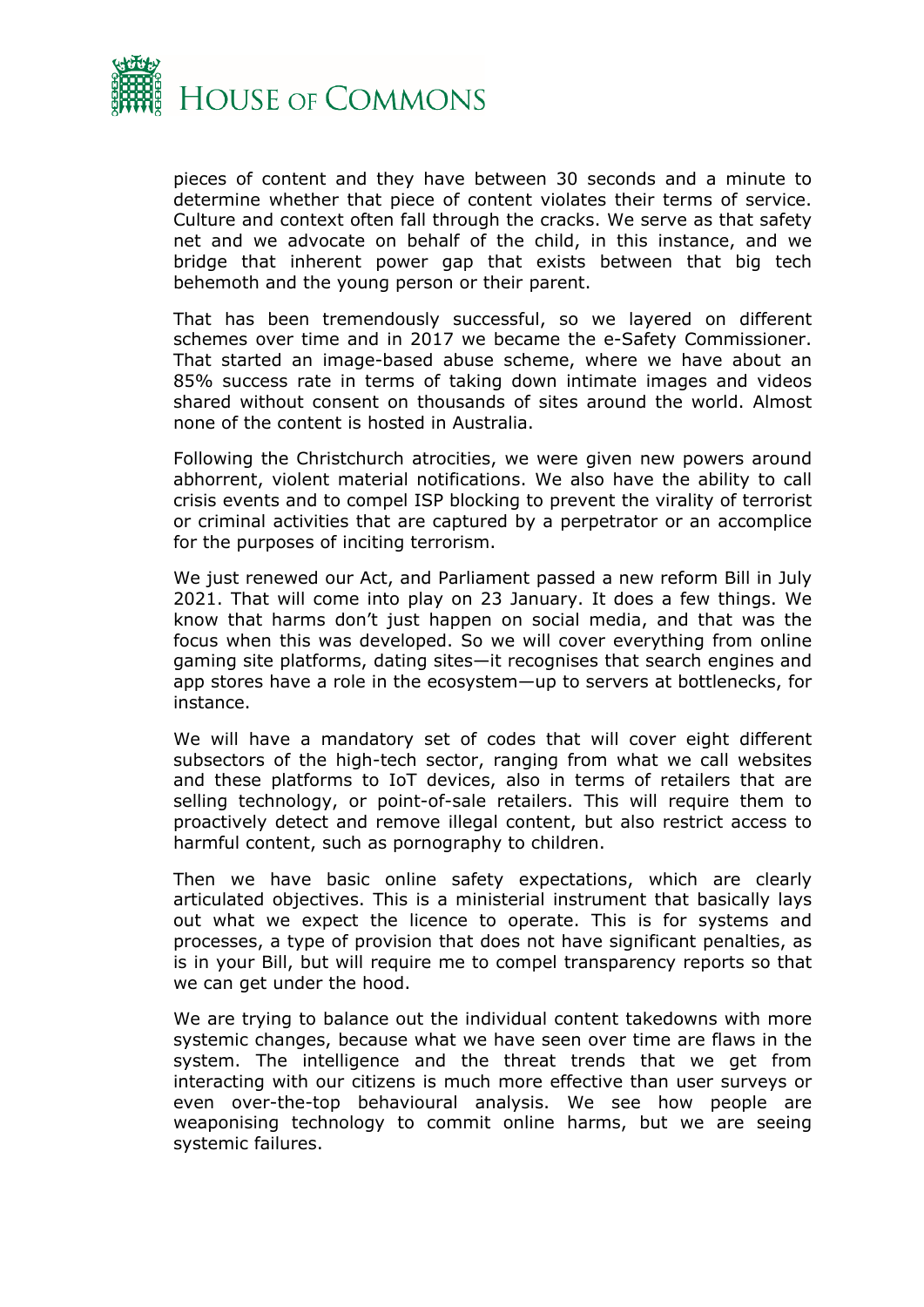

An example would be that we are seeing evidence that the platforms really aren't stopping the creation of fake impostor accounts. They are not really effectively preventing what we call recidivism. You see those same bad actors continuing to return to the platforms, maybe using a different SIM card or a different device ID, but the companies have the ability to pick up those signals and triangulate and prevent the return of those bad actors but there are some systemic failures there.

Another example would be around what we call volumetric cross-platform attacks or brigading and pile-ons. They have the ability to see when a particular account or set of accounts are being attacked and when habitually abusive accounts are attacking. The challenge is that we have had situations where a single person would be receiving 400 tweets, for instance. Often they are organised on Telegram or on other services. It is almost like death by 1,000 cuts. The platforms will say to us, "Tell us each one that contravenes your terms of service." We will say, "No actually, can't you see what's happening here? I can see that in the open. Why can't your stop this at scale or at least protect that account?"

Q228 **Chair:** Julie, thank you. It is very extensive but very interesting to trot around exactly where you are and how you have got there. Something that occurred to me during your answer to the question was that you mentioned an 85% success rate in terms of taking intimate images down globally. How is that you have been able to be that successful and how did you manage to get over the fact that Australia is a country of 30 million people in a global population of 8 billion—a tiny fraction? It is a similar situation for the UK as well, with 70 million people. How do you get over that when social media companies try to have global positions and you are asking them effectively to make exceptions for Australia and to take a very different approach?

*Julie Inman Grant:* Most of what you would call the well-known or responsible platforms have been quite helpful. For instance, for youthbased cyber-bullying, they do not want children being bullied on their platform, so 90% of our cases have been settled informally where the content has been removed. It has to meet that serious cyber-bullying threshold but we haven't had to compel them, fine them or issue service notifications.

More of the challenges that we have are with what we would call rogue porn sites or sites that are set up for the purposes of humiliating women, usually, in the imaged-based abuse cases. We have collaborative relationships with the platforms. We have escalation paths that we have established over the years into their trust and safety teams and we are constantly reaching out to mid-tier platforms to try to build those relationships to make sure that they understand the laws and that we will apply them. I think we have been able to do that because we have been the only regulator in the world looking after online harms that has been able to do that.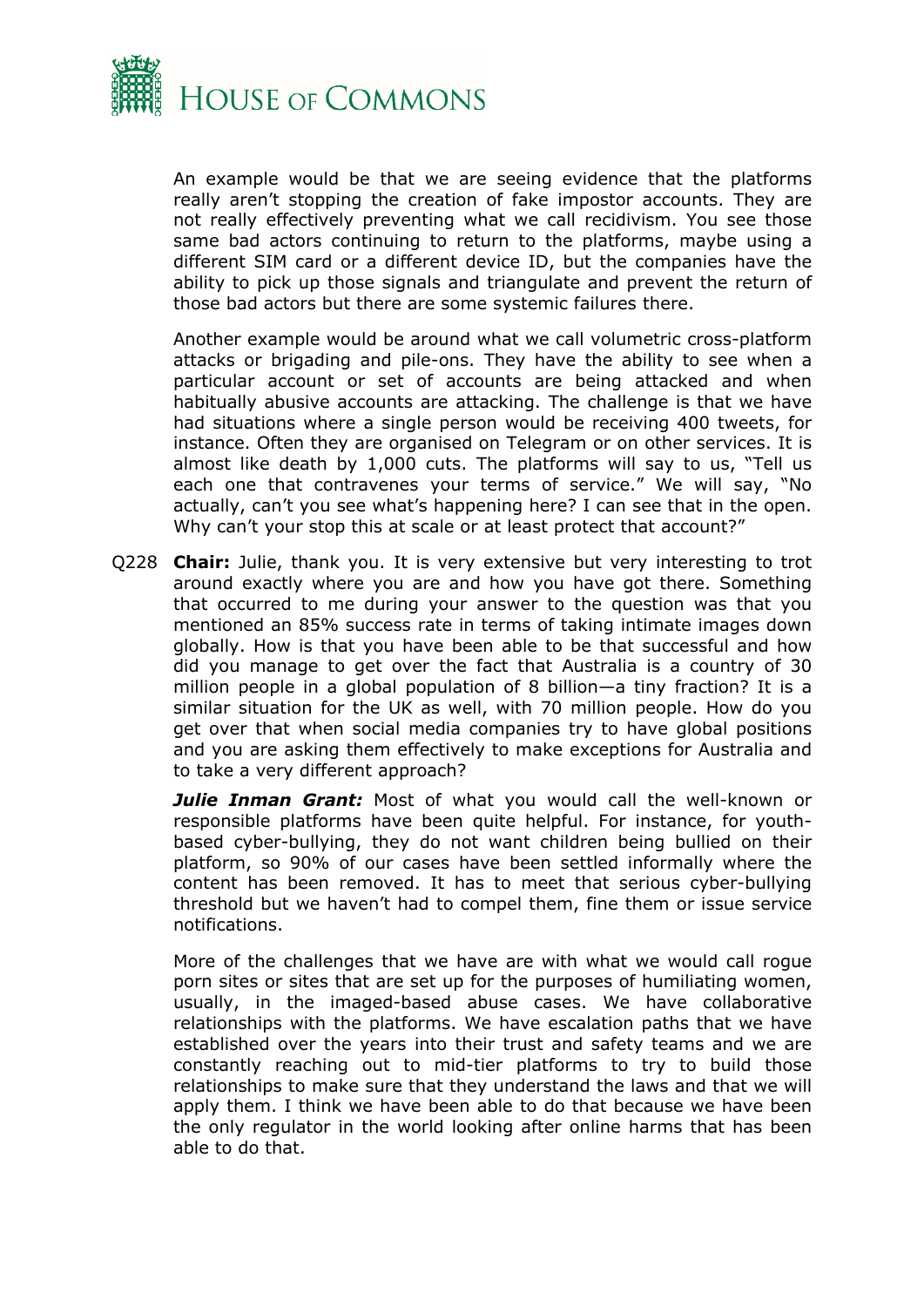

They need a licence to operate in Australia, and particularly where they have invested and put sales and marketing subsidiaries in there, they want to be able to comply with local laws. We often use things as basic as terms of service violations to point out that companies are violating their own terms of service. When you have a Government seal behind it, it does help compel the takedown. And when you have threats of significant fines and other sorts of remedial actions, people do act.

#### Q229 **Chair:** And criminal sanction?

*Julie Inman Grant:* No, we are civil powers mostly but we work closely with law enforcement. There are a number of schemes where there are both criminal penalties and civil penalties. What I would say about our civil powers is that when people come to us, mostly what they want is to have the content taken down. They don't want to have to go through a criminal justice pathway and go through the court system. It is expensive, it takes a long time and they often have to share their images and they are re-traumatised by all that.

Q230 **Chair:** More generally, before I hand over to Steve Brine for his questions, what you have said today seems to talk about the speed, reactivity and being able, effectively, to point them in the direction where there is a harm taking place. In the UK, in the last 24 hours, we have had the publication of the Joint Committee report on online safety, which proposes installing an extra layer of bureaucracy between Minister and Parliament, and potential for further delays to any form of legislative action in order to widen the scope of what is defined as an online harm. Do you think that is counterproductive, and that speed should be of the essence?

**Julie Inman Grant:** The more expeditiously you can get the content taken down, the more relief from trauma and psychological distress. I would say that is absolutely right. We have had situations where there was a Fight Fit video targeting a very vulnerable child and Instagram was able to help us get it down in 12 minutes.

For most of our schemes with the reform legislation we have truncated the timeframes for removal from 48 hours to 24 hours. Most of them do have around-the-sun, as we call it, trust and safety operations. They are often using AI for at least initial detection, followed with human moderation. Therefore, they can move with speed, just as they move with speed when they are coming up with new products or targeting consumers with advertising.

Q231 **Steve Brine:** Hello, Julie; thank you for joining us. Your Online Safety Act, like our regime proposed here, provides a list of exemptions for journalists and public interest, because of course they would never spread misinformation. How do you think you will manage your duties against these exemptions? What should we be learning from you in this space?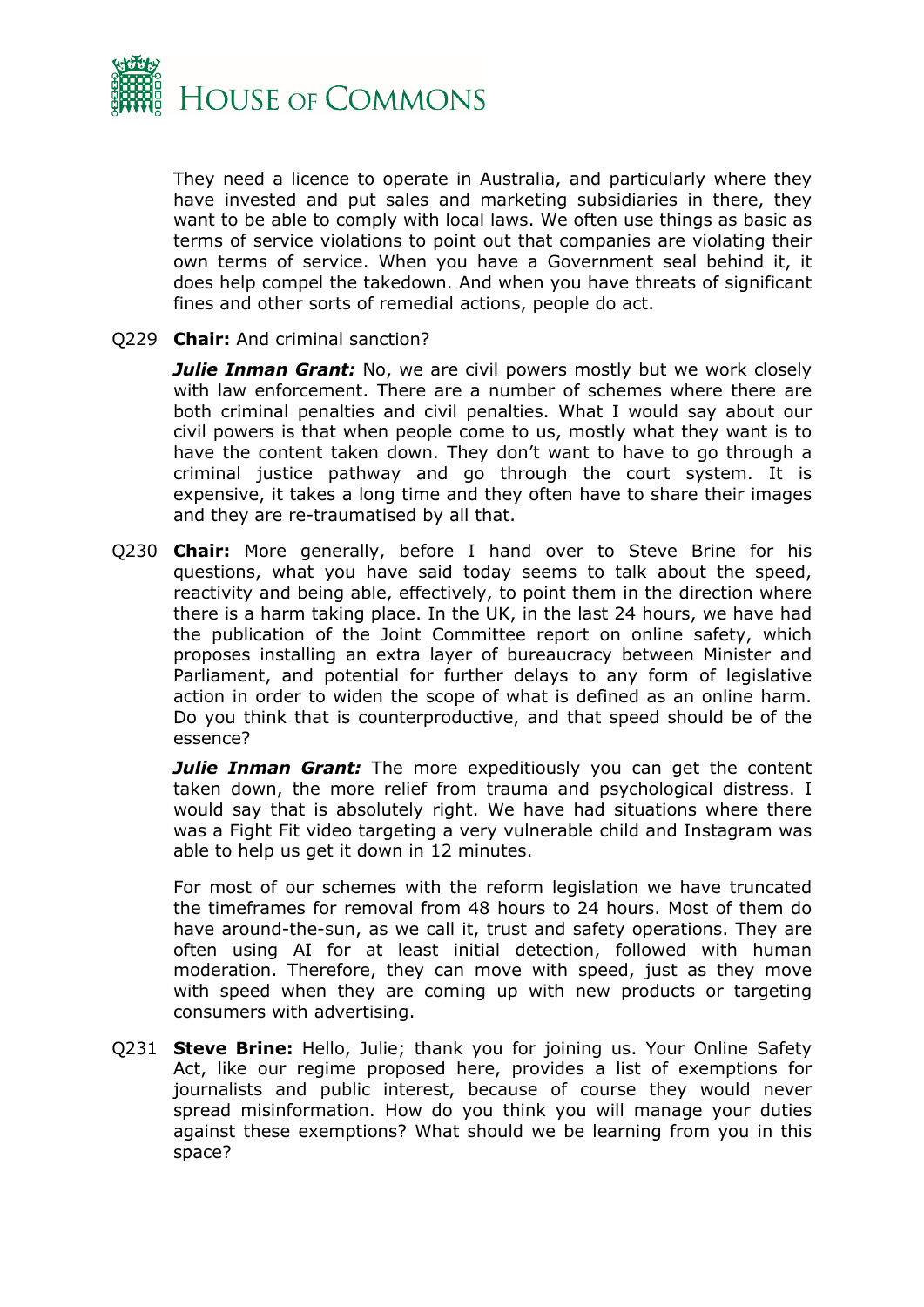

*Julie Inman Grant:* All of us have a different regulatory environment and different bodies handling this. I would say one of the key differences is that we are an independent authority dealing with online safety and online harms. What I guess you would call our traditional media regulator, the Australian Communications and Media Authority, is working on disinformation and misinformation, and to a certain degree scams. Our ACCC, which is the competition regulator, has instigated the news media bargaining code. From my read—and I just had a quick skim of the Bill this morning and we met with Ofcom and I had a very fruitful meeting two weeks ago—it will have a much broader scope and different issues that it will be focused on. That is probably not answering your question but it has never really come up.

The only regulatory area where the issue of journalism and newsworthiness has come up is in the context of abhorrent, violent material. Whether livestreamed terrorism, rape, torture, all of the horribles, we have to make those assessments. Every time we get a report it triggers an investigation where it has to stand up in a court of law. It has to stand up to an internal review, ombudsman review and a tribunal review and in a court of law, so we have to be very diligent about how we exercise that. Whenever there is a question of newsworthiness, we will lean towards that. If it is on the news, it does not make sense to block it online.

Q232 **Steve Brine:** What is your feeling on blanket exemptions? We have received evidence that critiques that. Did you have that in the passage of your legislation?

*Julie Inman Grant:* Not blanket exemptions. Of course, we have discretion when we are developing our regulatory guidance, always having a little bit of room for flexibility. What we find in these kinds of jobs is that you can write the best legislation for the time of day but you can never anticipate what harms will happen or the creative and myriad ways that people will misuse technology or weaponise it, so you want to give yourselves the best possible tools while protecting a range of fundamental rights.

Q233 **Damian Green:** Hello, Julie; thank you for joining us. One of the big issues that we are facing here is the use of anonymous accounts for trolling purposes. What powers do you have to look into this?

*Julie Inman Grant:* It is worth stating up front that, in addition to our regulatory powers, we bolster everything we do with prevention on the front end and what I call proactive and systemic change on the other end. Proactive and systemic change not only involves our safety-bydesign initiative—which I can talk about later—but also what we call tech trends and challenges, so looking at the future because we know technology is always going to outpace policy. There are some really challenging issues, like anonymity and identity shielding, where there seem to be easy, blanket solutions but it is much more contextual than that. We have done a brief on that.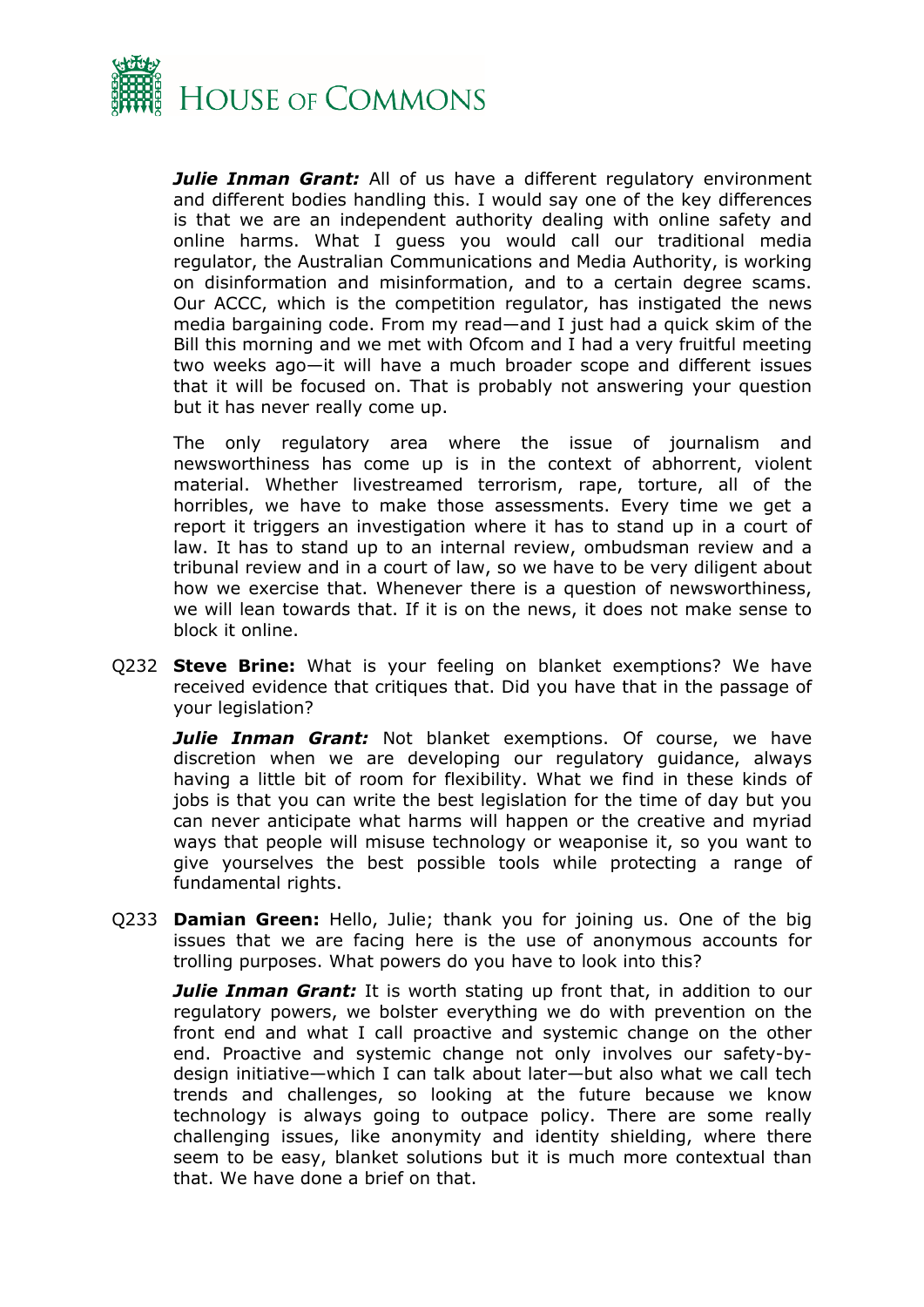

The vast majority of policy makers want to reduce anonymity to the extent that it provides a veil of protection or anonymity for a person who is abusing another person in some way, or violating the law. We have to be careful about blanket exemptions around anonymity and pseudonymity. It is the whole idea of taking a sledgehammer to a nut. You will have heard this from your very active, sophisticated and vocal advocacy community in the UK: that there are very good reasons for anonymity or pseudonymity, for your domestic violence victim or if you are a whistleblower or that sort of thing.

We have new powers, particularly because we have a new adult cyberabuse scheme, where we will be able to take down serious cases of adult cyber abuse if we can prove intent to cause serious harm and that it is menacing, harassing and offensive in all cases. It will allow us to go to the platforms to collect BSI, basic subscriber information. Often the worst—I do not want to call them trolls—serial abusers who are using targeted online harassment to silence voices or cause psychological trauma, or threats of violence, will use pseudonymous accounts to hide their identity, sometimes. There are a lot of people who are happy to abuse others with their name and identity pretty clear.

What some of the platforms have started doing—and I think we should require them to do more—is, first, they should stop the creation of fake accounts. They can pick up dark patterns and signals, and when you see that there is one IP address that is creating 20 or 30 accounts a day, that should be telling the platforms that something is not right there. However, when they are suspending accounts for violations, as a condition of reinstating that account they should start collecting more identity information so that they can verify them. Some platforms, like Twitter, will capture a workable email address or a phone address. Often, when we issue a BSI request to a platform, it is because it is a fake account and we need to find out who the real person is, so that we can issue an enforcement notice to that person.

Q234 **Damian Green:** Sorry to interrupt. I am interested in what powers you have. You can issue a BSI request, which will give you the name and identity of whoever is behind this account. What can you then do?

*Julie Inman Grant:* If they have it, if the platform has it, and that is the rub.

**Damian Green:** If the platform has it. You cannot force the platforms to collect that.

*Julie Inman Grant:* If the platform has it.

Q235 **Damian Green:** How do the platforms respond? Do the platforms—

**Julie Inman Grant:** "Sorry, we do not have any information or we have an IP address" and we will use that as a basis to do a who-is reverse lookup and try to do our best investigations to identify who the person is.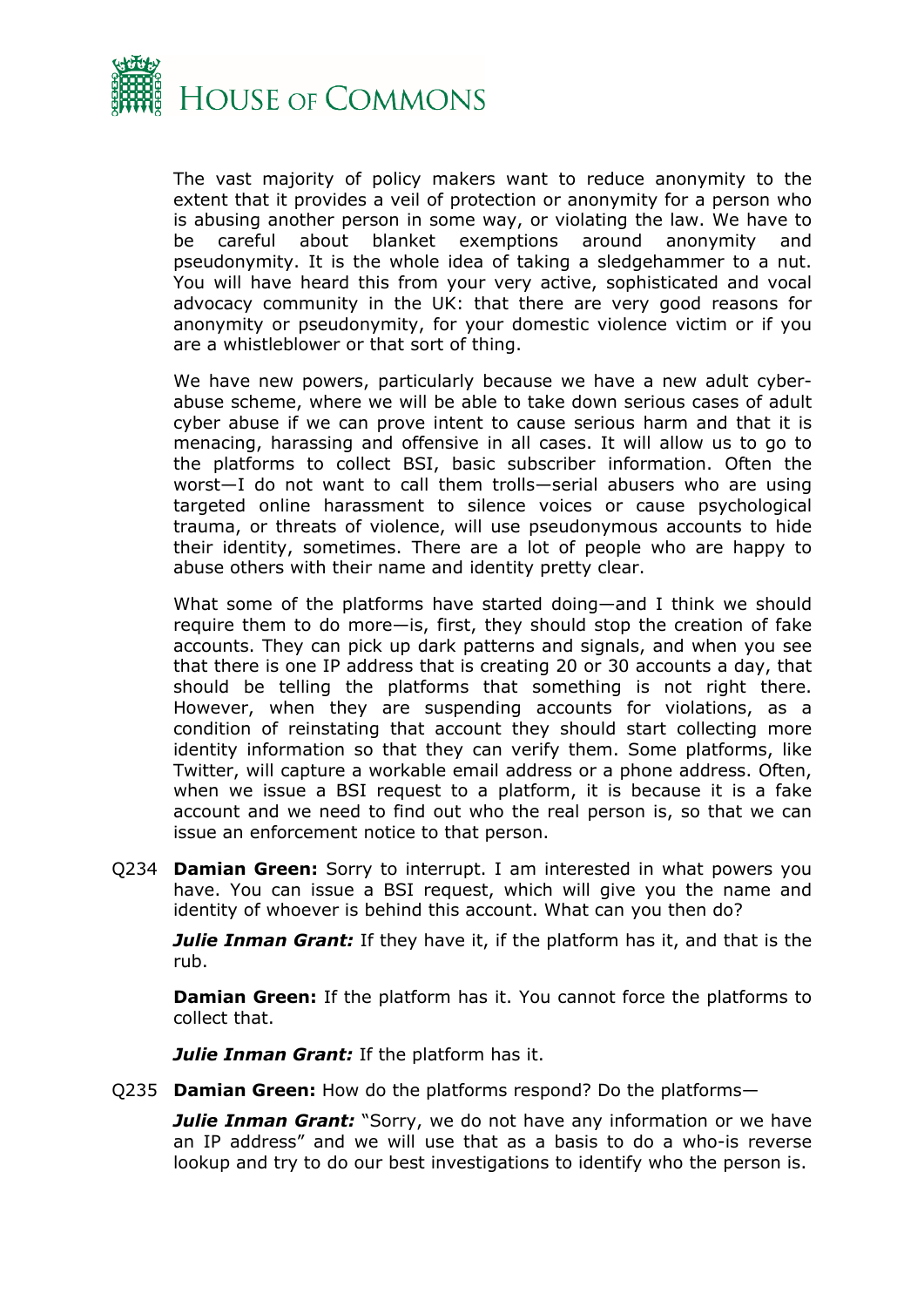

The challenge here is re-identifying, say, Meta's 3.7 billion current users. This has not been a standard practice where it has collected any kind of identity information in the past. That is where the challenge is. We can compel the BSI but I would say that the platforms are quite spotty in terms of the information that they have now. That is something that probably needs to be looked at: in what cases should companies be collecting this information and should it be in response to abuse and how is that done in a privacy-protective way?

Q236 **Damian Green:** One of the arguments here—and we can all see the arguments for anonymity in the sorts of cases that you have suggested is that at least the platform should know the identity of everyone who is using it. Do you think that would be helpful?

*Julie Inman Grant:* It would be more helpful. There are companies—like formally Facebook now Meta—that have a real-names policy. This is where our basic online safety expectations and your systems and processes provisions that you are proposing for Ofcom are really important. We are not seeing them effectively enforcing their own policies. I am sure you know lots of people on Meta, on Facebook, who are using pseudonyms now. There are systemic challenges that we can very clearly see with the plain eye.

We need to be thoughtful and cautious about what information we ask them to collect, how they store it and for what reasons. There are platforms, for instance, that if you sign up to the app store, either Google Play or the app store, they have credit card information. That is something that can be used through an investigation, a much easier pathway to identify who that person might be, for the purposes of issuing enforcement action.

I would just say that we are not providing that as a service to citizens. We are going to unmask the trolls so that little Johnny's mother will know who is bullying little Johnny. These powers are solely for the purpose of identifying who might be behind an abusive account so that we can issue an enforcement action.

Q237 **Damian Green:** There is an area of activity that we would all regard as undesirable that you cannot stop, is that right?

*Julie Inman Grant:* In terms of what kind of undesirable activity?

**Damian Green:** As you describe here as bullying at school or something like that. Your powers do not extend to that.

*Julie Inman Grant:* All I am saying is that, in situations like defamation cases, which we do not handle, or bullying or abuse cases, the person being bullied or attacked, if it is a pseudonymous or anonymous account, they might want to know who is behind that account. The powers that the Government have provided us, which will come into play in January, are solely for the purposes of collecting basic subscriber information so that we can fulfil an enforcement action, either a fine or a removal notice, not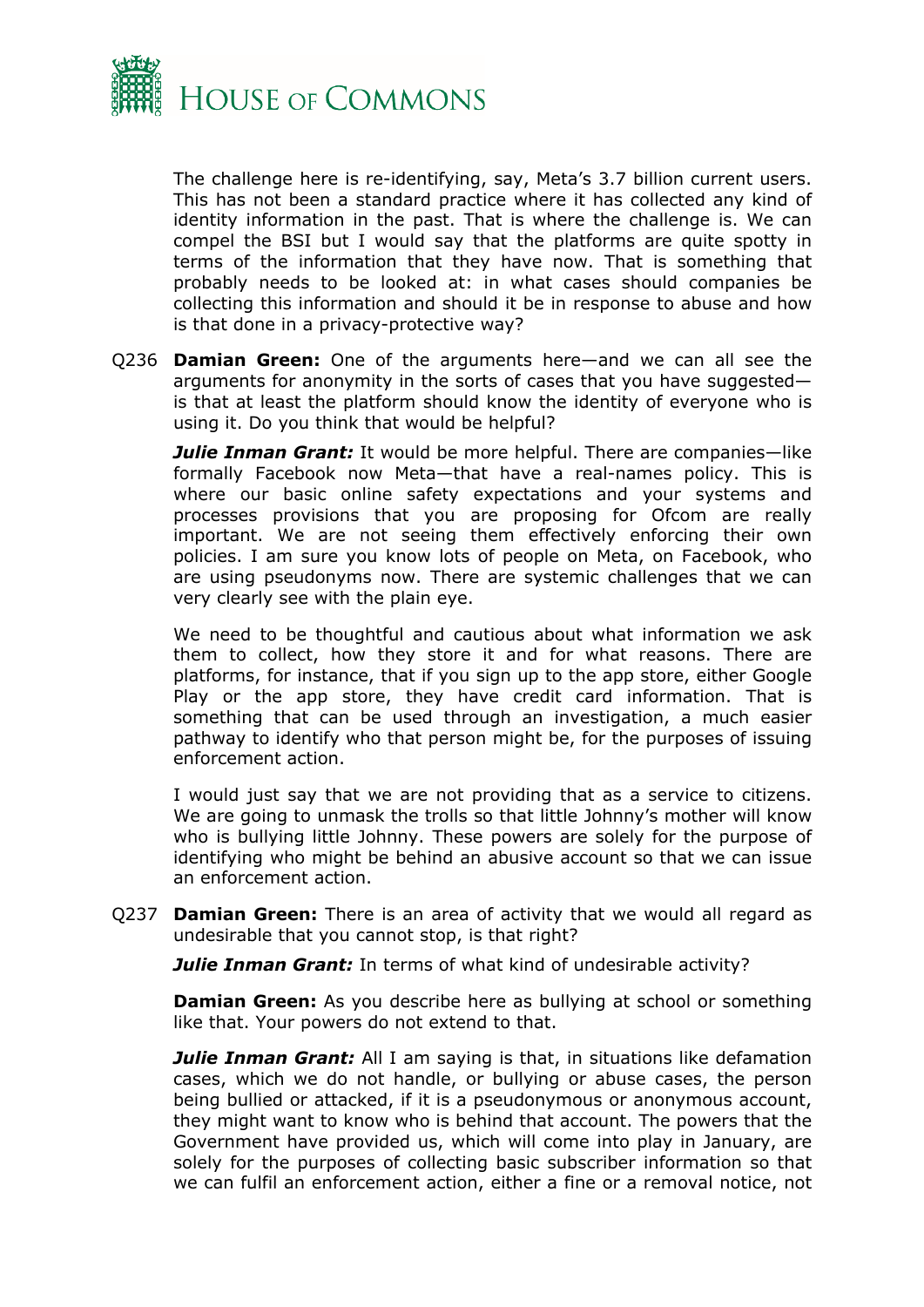

as a service, per se, to tell a complainant who might be bullying or harassing them. There are a range of reasons for that but one of them is privacy and confidentiality. It is complex, no question.

Q238 **Simon Jupp:** Good morning. Indeed, it is very complex and you have talked about trolling already this morning. I understand that you have the powers to fine trolls. How does this process work in practice, given the information that you have shared with us about some of the challenges you have with identifying people in the first place? I think you have muted, which happened a lot in 2020 and 2021.

**Julie Inman Grant:** Yes, I am sorry, my service cut out and I only heard the last few words of your question. Can you please rephrase?

**Simon Jupp:** It is about the power that you have to fine individual trolls, bearing in mind that you have just told my colleague Damian about the challenge of identifying some people. How does this process work in practice?

*Julie Inman Grant:* In terms of the youth-based cyber-bullying scheme or the incoming serious adult cyber-abuse scheme, I will tell you how the adult cyber-abuse scheme will work because it is modelled on the youthbased cyber-bullying scheme.

The idea is that if a person is experiencing some form of serious online harassment, they first report it to the platform where the abuse is happening. There are a couple of reasons for that. The first is it is the platform's responsibility to remediate that harm. That is the most expeditious way to do it. We as a small regulatory agency cannot become the policemen or the censors of the internet. We are here as a safety net.

If a person applies, they think they have experienced serious cyber abuse and it does not come down within 24 hours, they can come to us and say, "I believe that this is serious adult cyber abuse." That triggers an investigation. We have about 40 investigators. We would look at the evidence that they provide us and then there is a two-pronged test, an objective test.

We have to decide whether we think that there is a serious intent to cause harm and emotional distress with that content and whether it is menacing, harassing and offensive in all cases. It is a very, very high threshold, on par with a criminal threshold. That was by design because what we are trying to target is that most harmful content—not banter, not defamation or hurt feelings or even name calling—things like serious cyber abuse, threats to kill, cyber stalking, doxing and some of those pointy-end forms of abuse.

Let's say we decide that it constitutes serious cyber abuse. What we would do is we might issue a notification to the platform saying that we think this constitutes serious cyber abuse. If they don't take it down, we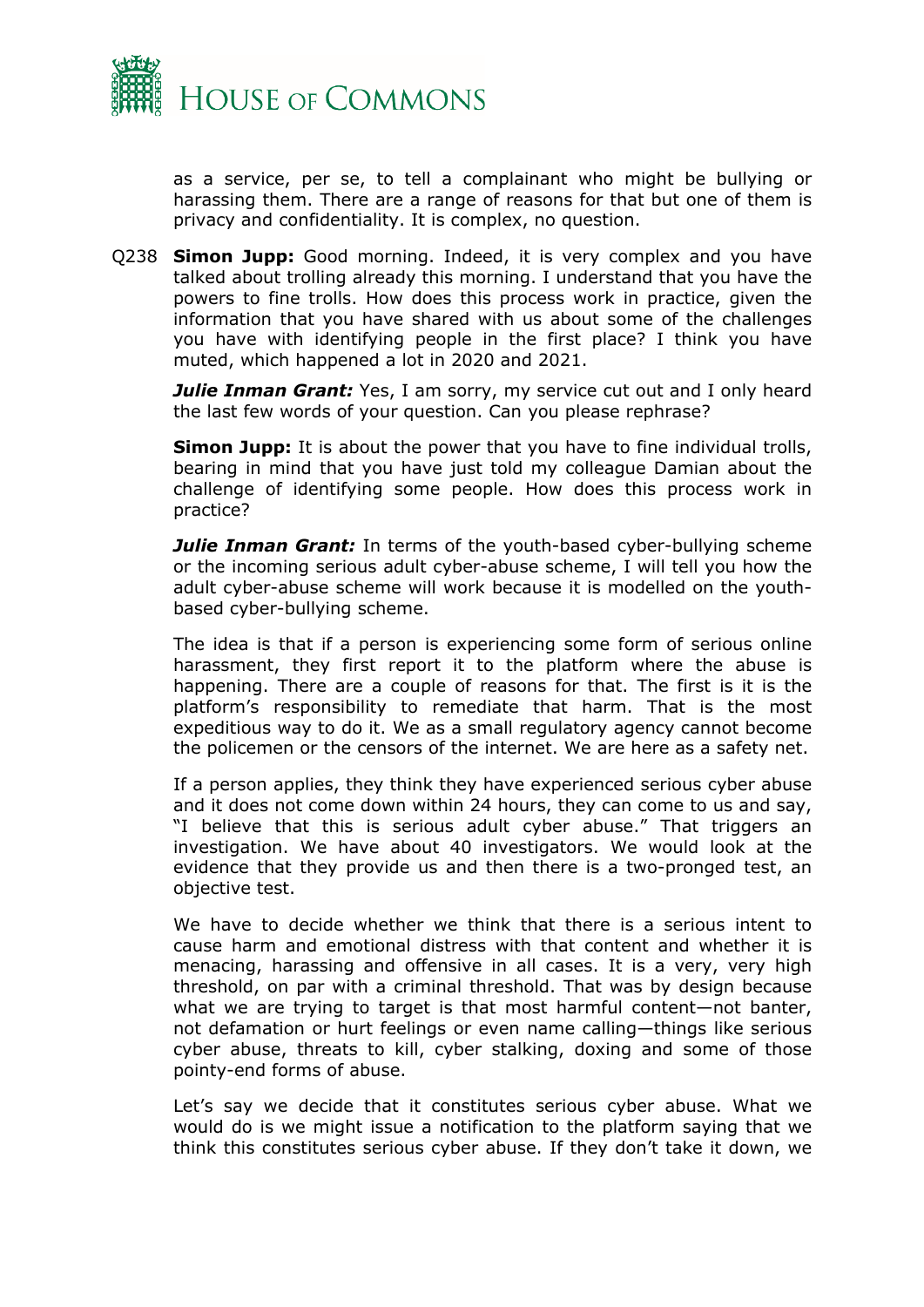

can fine them for each case up to about \$500,000, so not huge. We also have powers to fine perpetrators and a range of other remedial actions.

We want to make sure that there is a deterrent effect: first, that content hosts are being responsive in taking it down and, secondly, that people do not think that they can abuse others with total impunity any more. What happens right now is that if you troll someone on Twitter, the worst thing that will happen is that you might be suspended for a few days. Even if you are permanently suspended, it is pretty easy to use VPNs and multiple SIM cards or devices to circumvent those processes. We want to make sure that people know that there is respite for the victims that come to us and, secondly, that there is a deterrent and that people cannot do this with total impunity any more.

Q239 **Simon Jupp:** Thank you for going through that in so much detail. I was not clear whether there was a judicial process in this or whether it was something completely in-house. Could you clarify, please?

**Julie Inman Grant:** No, this is completely in-house, through our investigations, and there is often a legal review, particularly if it is an edge case. There is recourse. In the six years that we have operated and dealt with thousands and thousands of takedowns and a range of remedial actions, nobody has challenged any decision that we have made, but that is available. We are setting up internal review but there is also the tribunal, there is an ombudsman and there is the federal court.

Q240 **Simon Jupp:** The key question is: has it worked? Has the amount of anonymous trolling on social media reduced as a result of this policy over the last five or six years?

*Julie Inman Grant:* Not for adult serious cyber abuse, because that is a new scheme that starts on 23 January. That would be what we hope to see. If you apply that to youth-based cyber-bullying, no, it has not stopped youth-based cyber-bullying, just like face-to-face bullying has been around from time immemorial and is still more prevalent than online bullying. But now our children have a place to go to get some relief.

The thing that is insidious about online bullying, of course, is it follows a child home in their pockets and it can be all hours of the night. It is very visible to a young person and their peers but can be almost invisible to parents and teachers. We know that it can cause a great deal of distress and often is compounded by face-to-face bullying. It is an extension of that.

I do not think that we are going to eradicate bullying or people being mean to each other or causing drama, but that is what we use our prevention, education and cultural change efforts to try to do. We are moving on multiple fronts and giving people the tools to know how to use the conversation controls, the muting and the blocking functions, how to respond, how to talk to your kids about what is happening, all those things.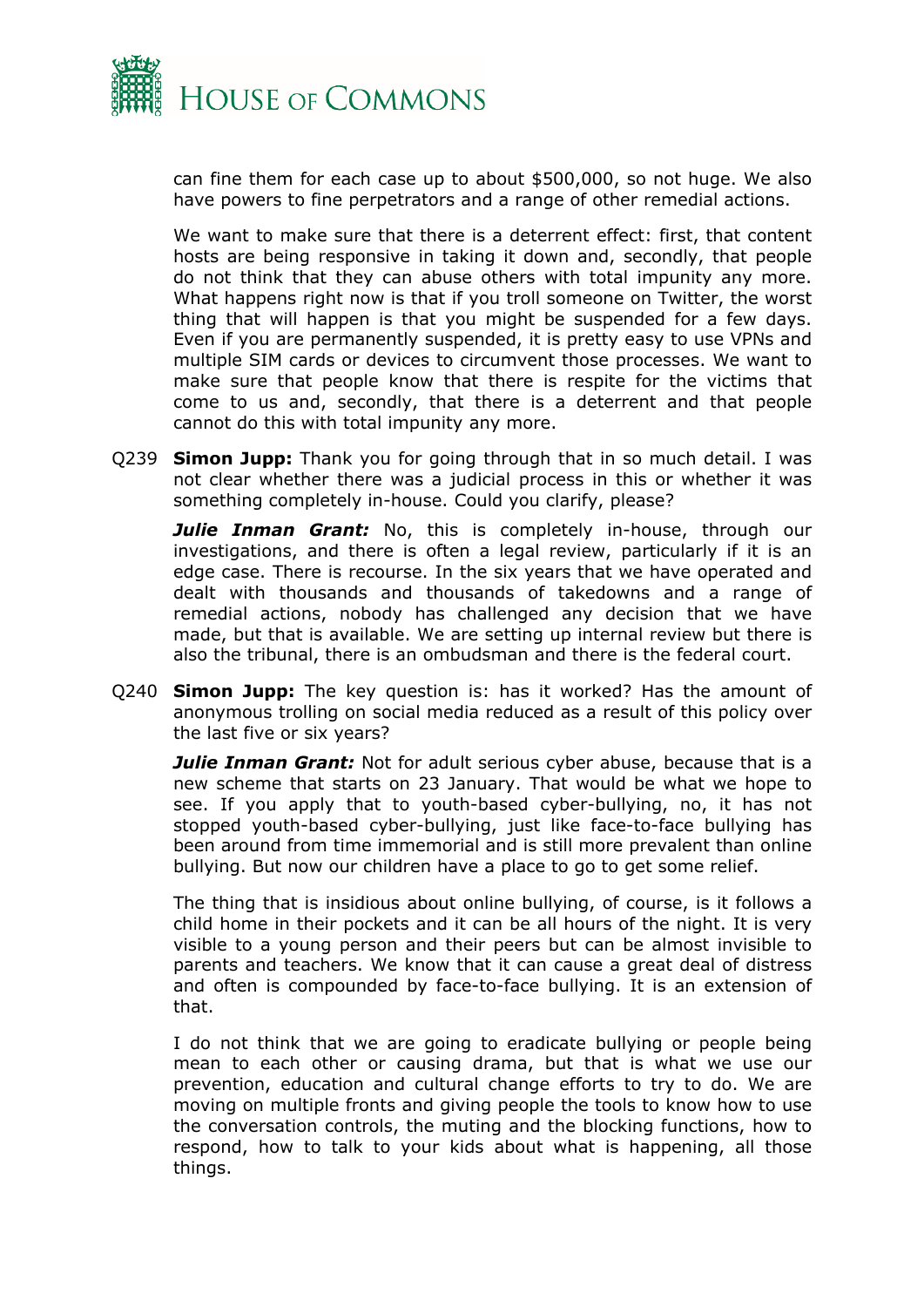

Q241 **Simon Jupp:** Exactly. If I may explore the regulator-operated complaints procedure that you have in place there, my understanding is that your office will run an investigation and complaints scheme for cyber-bullying and image-based abuse. How do these schemes work in practice, handling complaints, undertaking formal investigations?

**Julie Inman Grant:** I explained how the serious cyber-abuse case would work. It is the same thing with youth-based cyber-bullying. Image-based abuse is slightly different. It covers all Australians and we do not require a person who has experienced image-based abuse to report to a platform or an image board or a website first. They can come directly to us with the URL where their images are.

We have an online forum, esafety.gov.au. We have reporting forums for all of our schemes. It is a pretty clean user interface. One of the first things that we try to assess is the level of distress the victim is feeling so that we can triage appropriately. We try to respond within 24 hours. I want one of the hallmarks of our agency to be responsive and compassionate citizen service and I think we have delivered that.

Most of these cases are very complex, particularly with image-based abuse where there may be what we call relationship retribution. We are taking a lot of reports on sexual extortion schemes. The scheme also covers deepfakes. Essentially what we do is they will provide the URL, and some people come to us with up to 400 URLs. If you have a really determined predator who is trying to humiliate you, they will put it on multiple places. We will investigate, we will figure out where it is, we will issue any kind of notice, but often in terms of a service violation notice. Like I said, we have an 85% success rate.

We can also look at a range of remedial actions that we can take. We have issued a range of formal and informal notices, which are educative to the perpetrator. We can fine the perpetrator and the content host if they do not remove the content. We also have some other remedial actions. We had a case where we knew that somebody who was repeatedly placing images of his former partner online had it stored in his iCloud account and he was about to be deported, so we issued a notice so that he had to comply with deleting all of those photos. That can be verified.

Q242 **Simon Jupp:** Can I ask you, in an average 12 months, about the number of complaints that you receive as part of these processes, or expect to receive?

*Julie Inman Grant:* We have seen a huge spike in reports over Covid, as you can imagine. For child sexual abuse material we had about 21,000 reports, the largest in our 20-year history. That was a 90% increase over 2019. We have seen the same exponential growth for image-based abuse. We have seen a 114% increase and we have had about 3,500 this past year. With youth-based cyber-bullying, we have helped several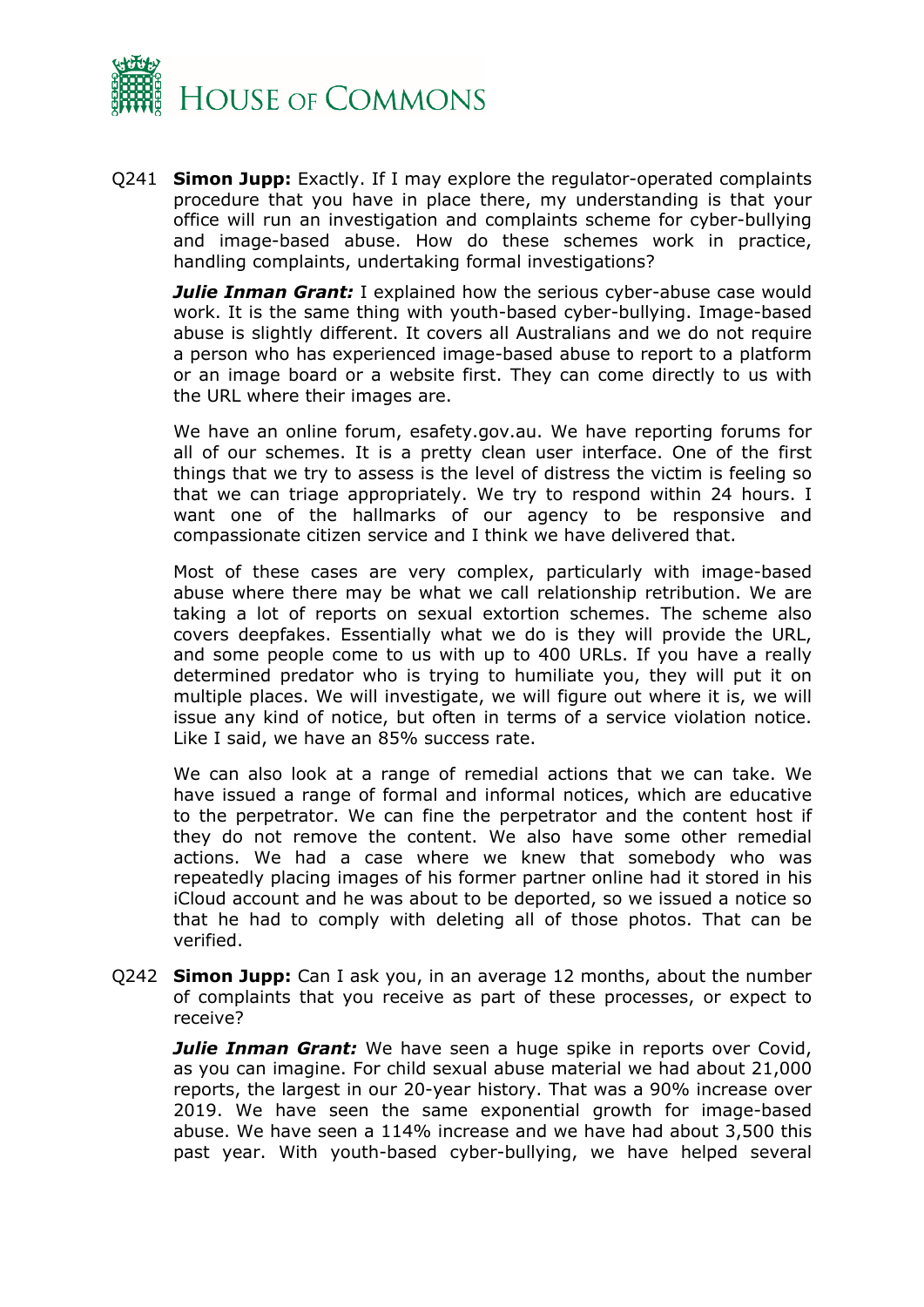

thousand children, a 30% increase, and a 40% increase in the adult cyber-abuse scheme. They are all on the upwards trajectory.

Q243 **Simon Jupp:** Just briefly, are there problems managing the scale of infringing content? How much of a challenge is this for you? This must be quite a Herculean task.

*Julie Inman Grant:* It is, but it is a service that is vital to our citizens. We would like to be able to help more. We have set up what we call surge support. We have four different investigative teams but they all sit together in a hotline room. For instance, over the Easter long weekend there were four different variants of a sextortion scam that went out and we saw a 600% increase in image-based abuse reports. Then we can draw on our investigators either in cyber abuse or in our cyber-report team, which is child sexual abuse material, to help. We are dedicated to try to respond to people within 24 hours and give them relatively rapid and successful outcomes.

If we do not get the content taken down, we try to provide a range of other supportive services, talking them through how they protect themselves online, referring them on to mental health services, legal services or other helpful information. We want to make sure that people leave feeling like somebody cared and had their back and is doing something to help remediate the harm.

Q244 **Kevin Brennan:** Thank you for joining us, Julie. Good evening. We appreciate you giving evidence. To follow up on something that my colleague was asking on this new adult scheme that you said was coming in in January, do you have a working assumption on what percentage of complaints you are likely to receive that will meet your very high threshold that you described?

*Julie Inman Grant:* I think that we are going to get high volumes for this because we have never seen such a rising tide of hate and polarisation on the internet as we see today. We have an informal scheme now, as I said, and within three months of instituting that in July 2017 it has far exceeded the number of reports that we have had from youth-based cyber-bullying. It is at a very high threshold. Again, it depends on the nature of the reports that we get in and that is going to be the challenge. I am hoping it will be a good 20% that we will be able to help people on, but it is hard to forecast, given that the scheme is not in place.

Q245 **Kevin Brennan:** On the pilot scheme that you have been running, what is the rate that has met that threshold? Has it been around that 20% figure?

*Julie Inman Grant:* It has been much lower because we have not had formal powers. We have reserved the asks. Of about 3,500 reports we have had just over 75 actions that the platforms have voluntarily taken. We have said, for instance, "This is a domestic violence victim and she is being cyber-stalked by her former partner who has an AVO." In cases like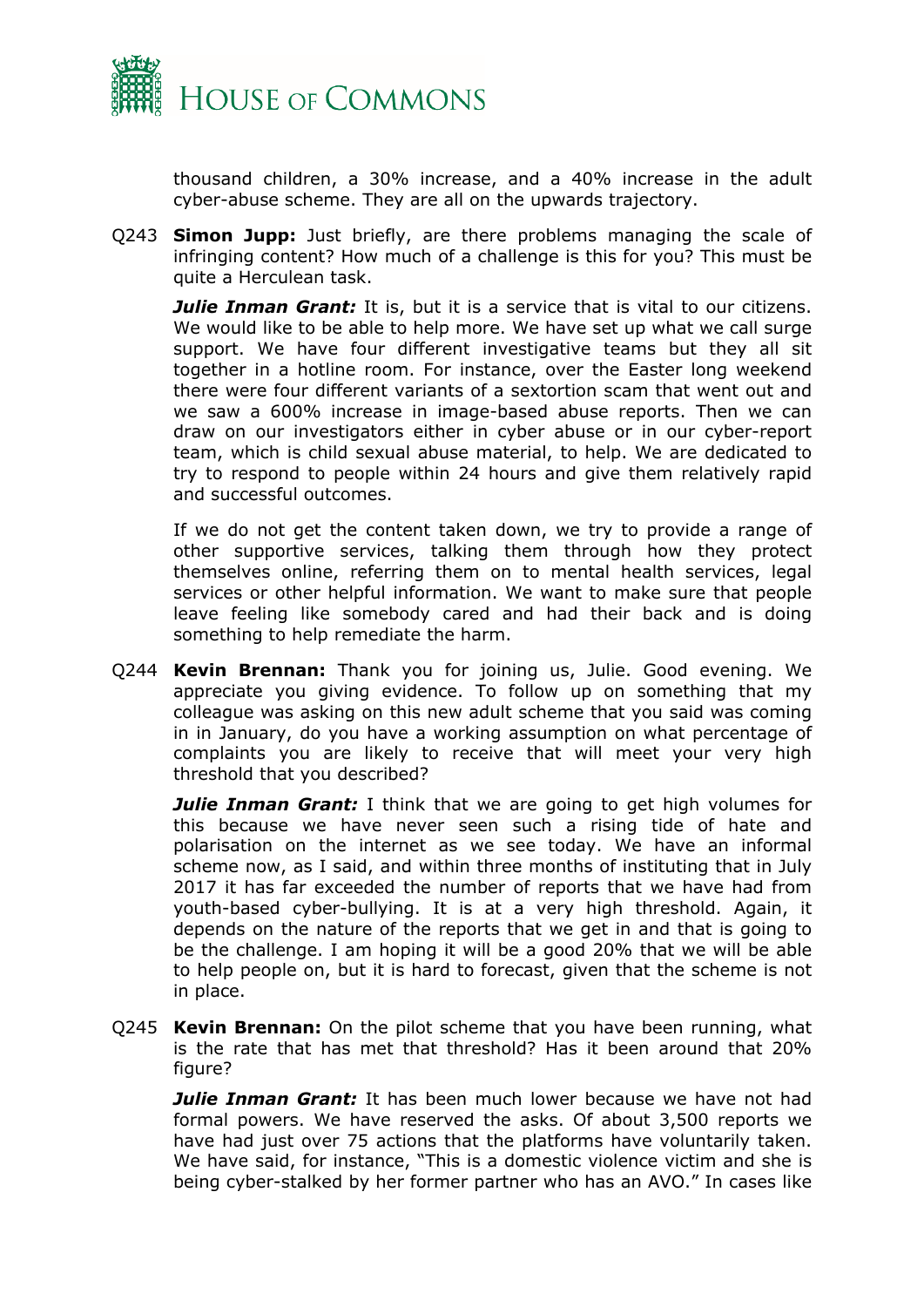

that, when we can also make out that it is violating their own terms of service, they will act, but that was a very small proportion of reports that hit that bar. Again, we are not going to push the envelope without formal powers because we do not have any recourse or teeth.

Q246 **Kevin Brennan:** Under the proposed UK regime, Ofcom will be required to run a super-complaints process to consider systemic failings rather than individual content. What is your view about that? Is that something that might be adopted in Australia and with these kinds of schemes, in your view—because you have vast experience in this area, obviously what is the best way to approach it? Is it via having some kind of supercomplaints process about systemic failings or is it about focusing on the individual harms that people experience?

*Julie Inman Grant:* I think it has to be, for us, a combination of both. With our basic online safety expectations and our mandatory codes, we are moving to a more systems and processes-focused approach with a lot less in terms of penalties but the ability to compel transparency.

What I would say about the perceived shortcomings of only relying on a super-complaints scheme is that if you are not at the coalface working, the threat trends and harms analysis, which we are able to garner as a result of taking complaints from the public, is not necessarily something that you can achieve through a survey or even analysis of tweets and that sort of thing. This might be the type of thing that we would talk to Ofcom about. We are all very dedicated and we know that we do not want to work in isolation. Each of our regimes is going to have relative strengths and weaknesses. For instance, if this goes through Ofcom it will have some very, very potent tools at its disposal.

On our end, I think we need to continue evolving and strengthening our law. Where the Online Safety Bill and Digital Services Act is going is very much in that systems and processes area, so I believe we need a bit of both.

Q247 **Kevin Brennan:** If you were to make a judgment about what level of resources ought to be devoted to each regulator in an ideal situation, would it be a 50:50 division of resources between those two approaches?

*Julie Inman Grant:* You are going to need a lot more money and a lot more resources and a lot more specialised staff to do the systems and processes work. I was reading the Ada Lovelace paper, an excellent paper, where they were thinking about what technical audits and technical regulation might look like. From what I can tell, Ofcom has done a really great job at preparing and hiring talented staff. Just as there is a shortage out there right now, in terms of technical challenge over all, because this is a new frontier I think it is going to be hard to find people with those skillsets.

Q248 **Kevin Brennan:** Have they been trying to headhunt you?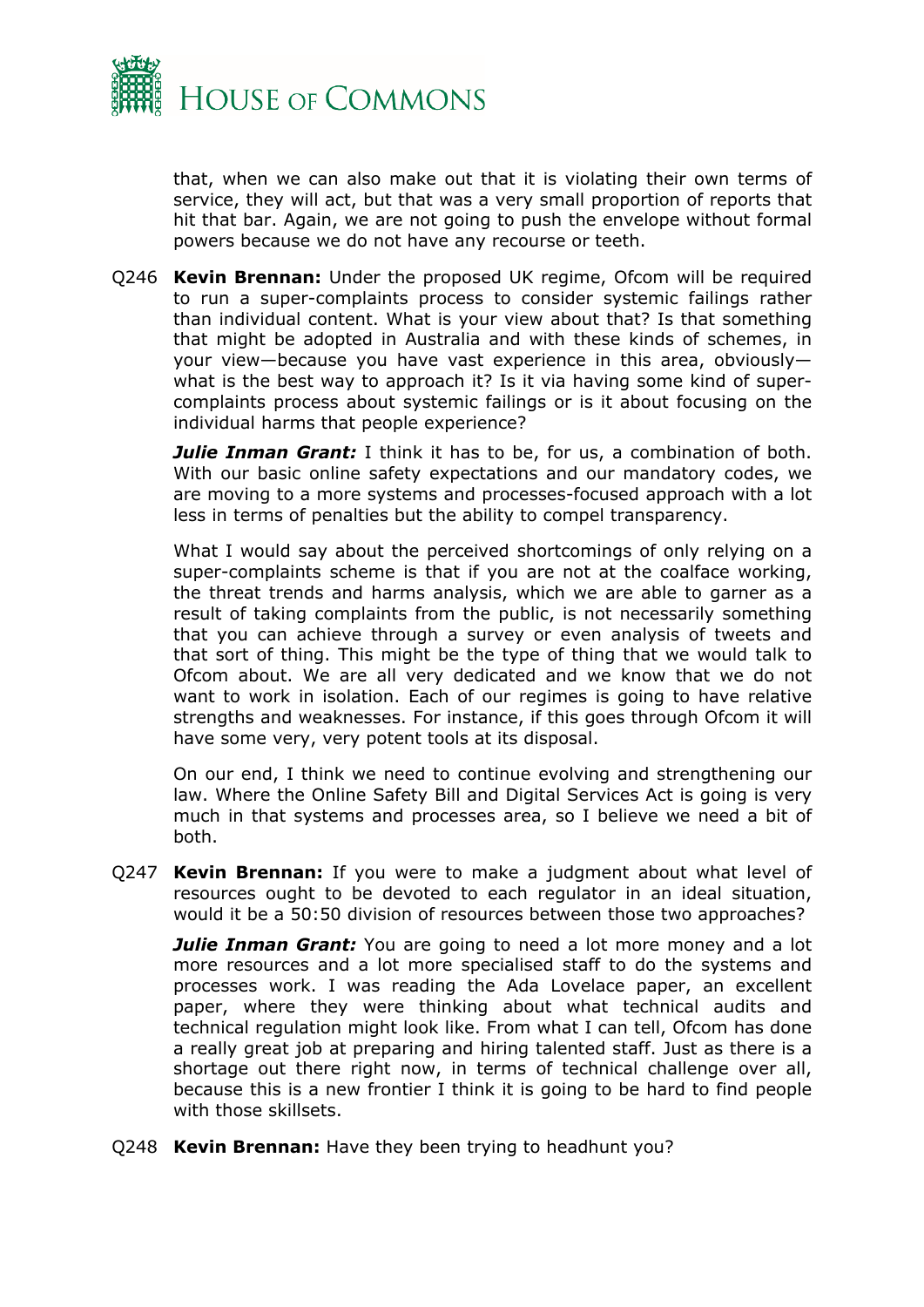

*Julie Inman Grant:* I would not be analysing the black box. I think we all need to have more questions about what that means, what regulating algorithms means and whether we are doing that for the outcomes and the harms or we are trying to analyse the source code and the training sets. Analysing source code is not going to help you get to where you need to be. So, there is a lot more exploration. There is probably going to be a lot of experimentation that happens. That is what we have done and that is why we have had a basis for improving and updating and modernising our legislation, by seeing the gaps. Implementation is often very different than policy.

Q249 **Kevin Brennan:** On the issue of violence against women and girls, it is not on the face of the UK Bill. Are there lessons that we can learn from Australia on that subject? I know you have mentioned this already, but to be clear about what the position is in Australia about altered and manipulated images in abuse defences—could you cover that?

*Julie Inman Grant:* Our image-based abuse scheme does cover deepfakes and manipulated images and, of course, a scenario might be someone's face morphed on to a porn star's body. We will have to test our powers on deepfakes that might be used for political purposes. You may have seen a news article where there is a deepfake of Jacinta Ardern, the Prime Minister of New Zealand, smoking a crack pipe. We would have to look and see if deepfakes of that nature would either contravene some of our criminal laws or our adult serious cyber-abuse scheme. There would have to be a lot of mitigating factors.

In terms of women and vulnerable communities, we know that women and those of intersectional backgrounds are three times more likely to be targeted with online abuse. It is often rooted in misogyny or racism and prejudice, and the abuse targeting women manifests itself differently than it does targeting men, frankly. It is sexualised; it is violent; all focused on things like supposed virtue, fertility and appearance. It is designed to silence women's voices. We can use some of these intersectional factors to establish whether serious harm is being intended, but we don't have hate speech laws, per se. What we do have are a range of programmes.

We have a social media self-defence programme called Women in the Spotlight. That is for female journalists, politicians, sporting figures, entertainers, professional women who are in the spotlight, because 35% of professional women have told us that they self-censor and 25% have said they won't go into public life or take their promotion if it requires them to have an online presence because they almost expect that that is going to happen. The more we normalise that behaviour, the more we are going to further entrench gender equality.

We also have a programme called eSafety Women that trains domestic and family violence workers in terms of how mostly male predators are using coercive control and technology-facilitated abuse to further coerce,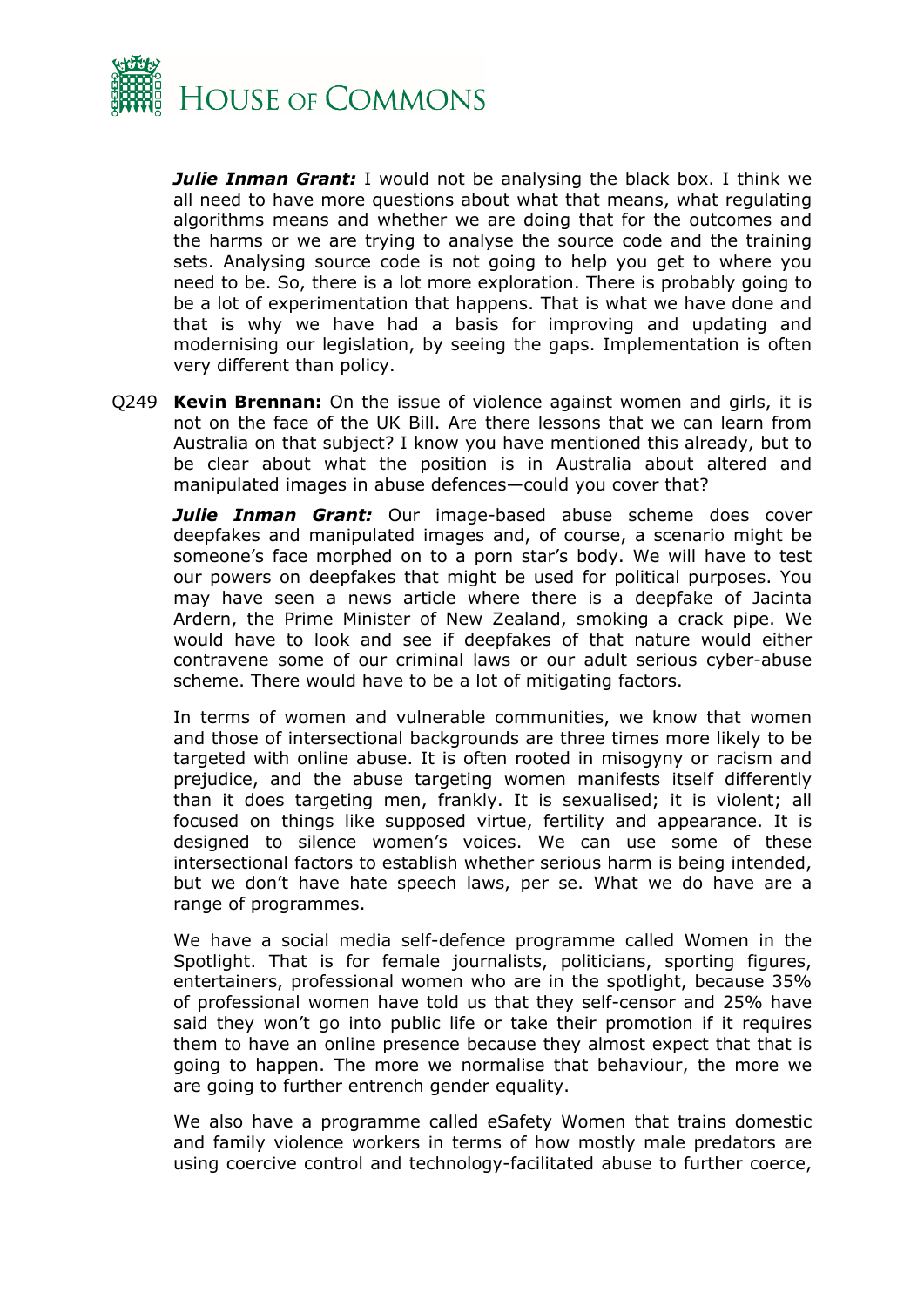

control and surveil their partners. This happens in 99.3% of domestic and family violence cases.

Q250 **Julie Elliott:** Good evening, Julie, and thank you for joining us. I am interested in how important it is for the regime to cover content where the subject has previously agreed to that content being used but then changes their mind. You have talked a little bit about relationship retribution but it is a much wider area than that. Could you tell us that, please? Thank you.

*Julie Inman Grant:* Again, we assess every case based on the specific facts of the case. There are definitely scenarios where somebody may have been in a loving, or what they thought was a trusting, relationship and when that has gone sour, relationship retribution has been the result. They may have said yes once but it is still image-based abuse if it is shared online without consent. There are certainly scenarios we see with, say, younger people like teenagers, where they may be big-noting themselves or they think it is a laugh. However, when you are talking about adults, the intent behind sharing those intimate images is usually malicious, and what we have to do is look at the impacts.

Where we have some greater challenges is, for instance, if somebody who was on OnlyFans and might have created material for commercial means. Sometimes that content can get taken out and spread virally, which means it undercuts their revenue stream. We have to look at the specifics of the situation but that is a little bit harder to make out.

Q251 **Julie Elliott:** Do you think that any regime should cover the ability of anyone to change their mind about content being changed in whatever circumstances, so they have agreed at one point and changed their mind?

*Julie Inman Grant:* Yes, I think that is fair—context changes; situations change—if their intimate image is out there online without their consent or being shared. In most cases, people are consenting to the image or the video to be shared between the intimate couple, not more broadly. It is still a violation of consent and a huge invasion of privacy, so we would always err on the side of the victim survivor.

Q252 **Jane Stevenson:** Thank you, Julie, for a very interesting evidence session this morning. I want to go back to cyber-bullying and children. You have spoken about how important it is that bullies don't have the ability to follow children home from school and continue abusing them. You have also mentioned remedial actions in removing content, and you did touch on punitive measures on punishments. Because we are dealing normally with children, how did you find a balance when you find it is a child who has been abusing another child? What punishments did you consider and what ones are in place now?

*Julie Inman Grant:* That is a great question and very intuitive. We know, based on research, that one in five Australian children are cyberbullied online. The average age is 14. Girls are bullied more than boys and, in almost all cases of youth-based cyber-bullying, it tends to be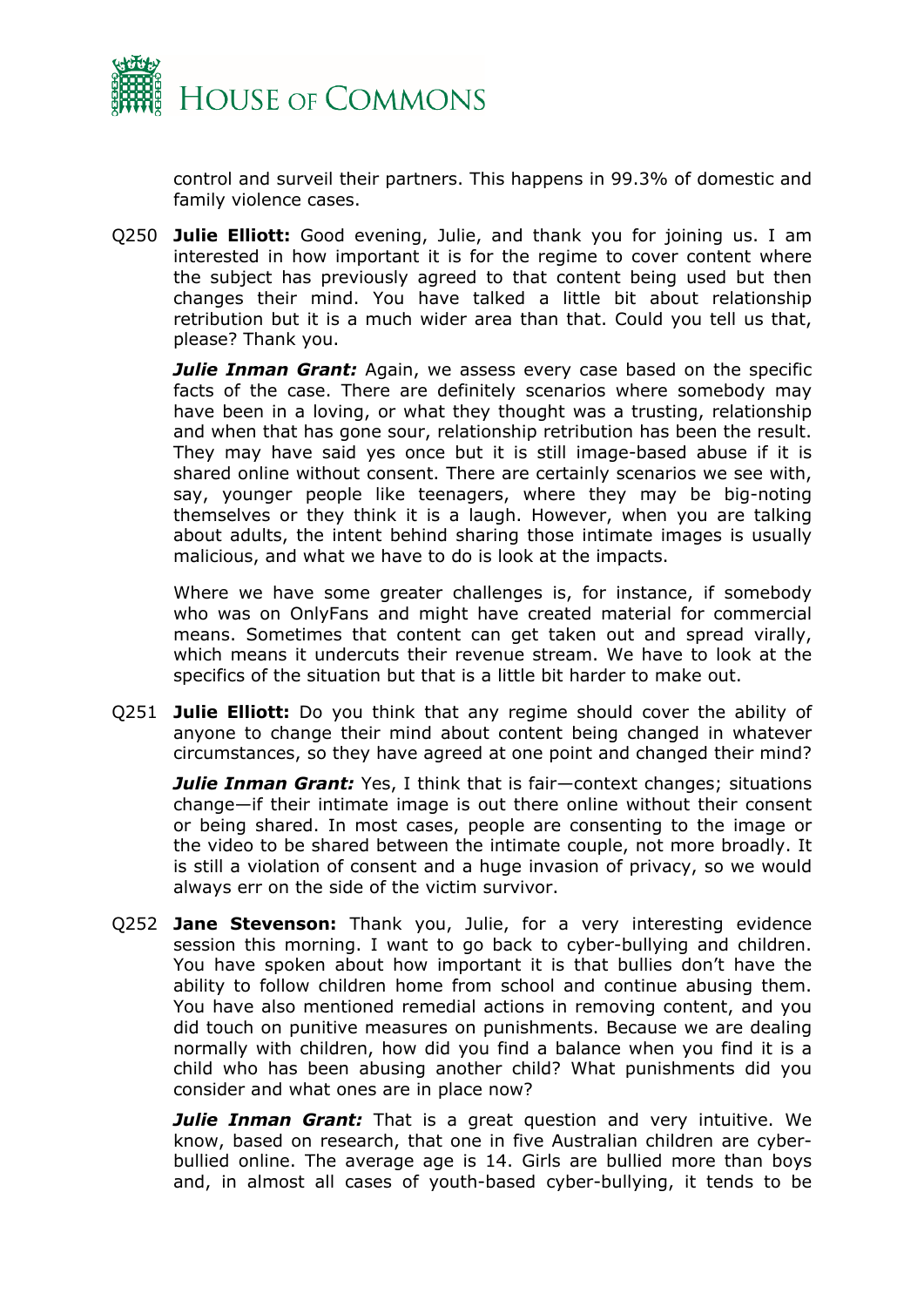

peer-to-peer or an extension of conflict that is happening within the school gate. Of course, that contrasts with the vast majority of adult cyber abuse. You see a combination, but a lot of adult cyber abuse is strangers or people that are not really known to you.

We do have what we call an end-user notice. In some corners we have been criticised for not using them but we look at every case. We don't just go in there and say, "Hey, we are going to take this content down. Our job is done." In a number of cases, because we know it involves members of the student body, the school community, often educators are involved, or parents will come to us. We will sit down with the school community and try to get to the root of the problem and surface it up.

Once we take down the content and the root of that is settled, that is not something we can scale massively. Also, when there is a serious cyberbullying attack or an incident that needs to be managed, we have an education outreach team that will go in. We go and deliver presentations to schools and teachers but we will do special interventions to make sure that we are going into that particular school community where something pretty toxic has happened and talk about people's options, but also talk about repercussions.

We have not yet used the end-user notice because we know that, if we are issuing an end-user notice, it is likely going to a child. Once you get into the upper age ranges, 17 and 18, when they are closer to adulthood and they probably know the difference and are trying to cause harm, we will look at all these factors. We will look at mental health issues. There was a time we were looking at issuing an end-user notice and then, in speaking to the school community, we learned that this child was in out of home care, had been abused and had come from a very difficult home. Our thinking was that if we issued a notice that would have spill-on effects that would be worse for them. Therefore, we will use other methods than something as menacing as a notice from a Government entity.

We have seen some pretty insidious ways that young people are bullying other people. I am thinking of a case—it is called Phoenixing—where a child will create up to 50 to 60 accounts with that child's name in it, so every time one is suspended, the next one will pop up and they can keep targeting the child. One child experienced that for weeks and months on end and it was relentless for that child.

We saw last month somebody going to the effort of writing a song targeting another child, recording it and putting it up on Spotify. Spotify took it down quickly, but here I go back to endlessly creative ways for people to target others. Now 30% of all youth-based cyber-bullying is happening on private encrypted messaging, so on DM.

Q253 **Jane Stevenson:** In the most serious cases, no punishments have been considered or financial penalties that would apply to parents, or did you ever consider criminalising over-16s, or prosecuting some method in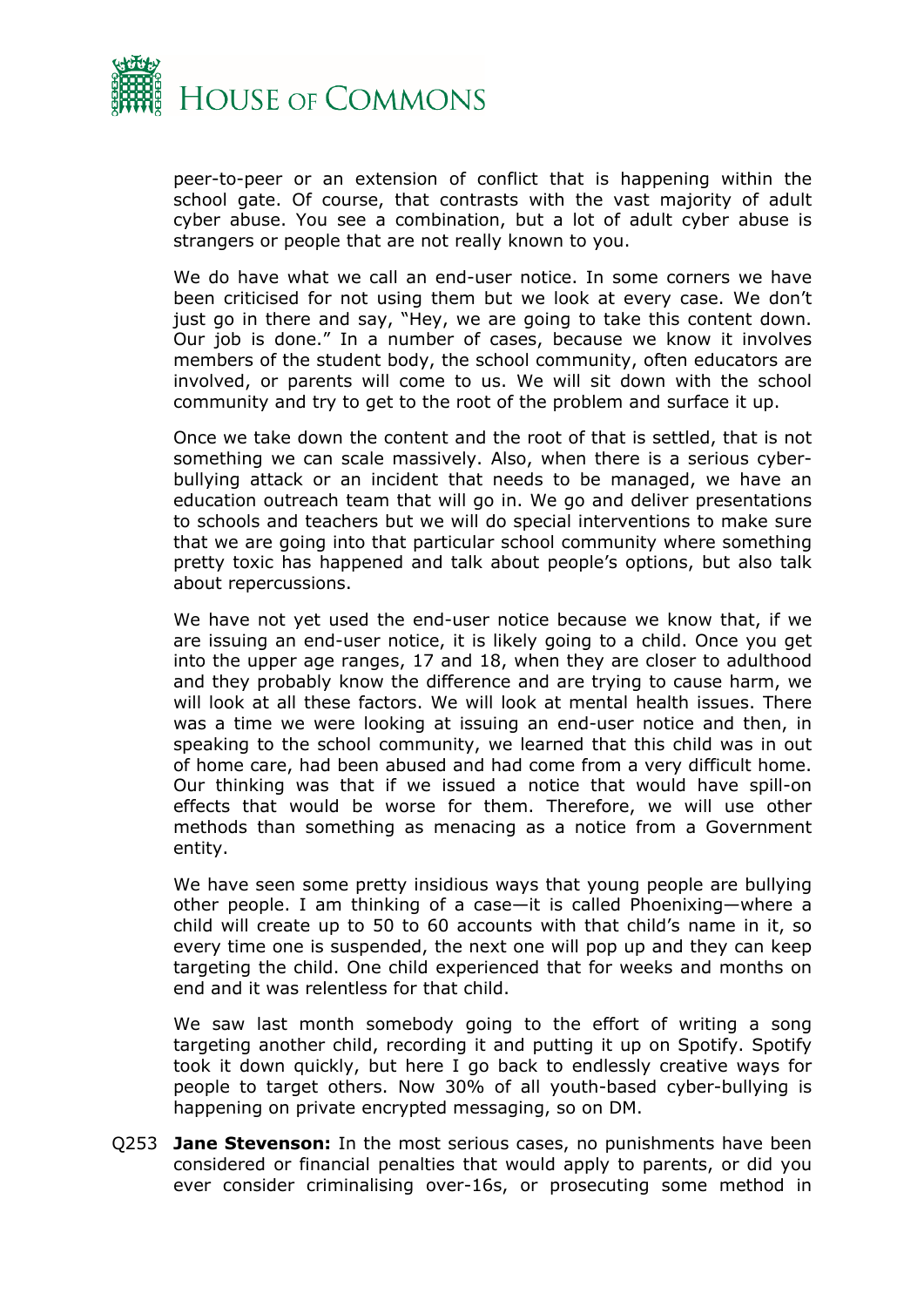

really serious sustained cases of cyber-bullying?

**Julie Inman Grant:** We have something called 474.17 of the Criminal Code, which is criminal sanctions for a person who uses a carriage service provider to menace, harass, or cause offence. There have been cases and, again, we have MOUs with all the state territory and federal police, so we will refer some of those more serious ones where we think it requires criminal follow-up. That is pretty rare.

The other thing that has been great about having our civil schemes is in the grand scheme of things, where law enforcement is concerned it has to triage too when dealing with murders, drugs and rapes. Fighting online crime is very hard and taking on cases is hard, so a large proportion would fall through the tracks and people would not receive any support without the services that we provide.

Q254 **Jane Stevenson:** The complaints procedure that is open to children isn't open to adults. Do you think that is something that may change or do you think adults need a different route to go through?

**Julie Inman Grant:** On 23 January, we will be implementing our new law and introducing our serious adult cyber-abuse scheme, which is at the higher threshold and is for any serious cyber abuse targeting an adult. We have to prove serious intent to harm and that it is menacing, harassing or causing offense in all cases. There is a remedy there. We have to recognise that adults have more resilience so it is at a much higher threshold, but it will be there and, hopefully, we will have some success.

Q255 **Jane Stevenson:** I hope so, yes. Finally, you mentioned BSI requests for anonymous accounts. If that is part of a serious adult criminal scenario, if that request comes back and it is a 14-year-old child who has been doing some really serious abuse, where does that travel? Does that go back to a children's—

*Julie Inman Grant:* No, if we glean that information, I think it would be unusual. We have not seen a case where, say, a teenager has been targeting and seriously causing distress or harassing an adult, but we would look at the whole range of powers we have at our disposal. Just because someone comes in an image-based abuse route, if it does not meet that threshold, it may be youth-based cyber-bullying, or it may become child sexual abuse material if it is a child under the age of 18; we can use this broad suite of powers for the different schemes to meet the particular case or the circumstances of a given case.

Q256 **Clive Efford:** Thank you for giving evidence to us. It is much appreciated. Do you think your Safety by Design framework can meaningfully embed safety into the culture of big tech companies and riskier niche sites?

*Julie Inman Grant:* I certainly hope so but, listen, I think the process is very important. I don't know if you know this about me but I spent 22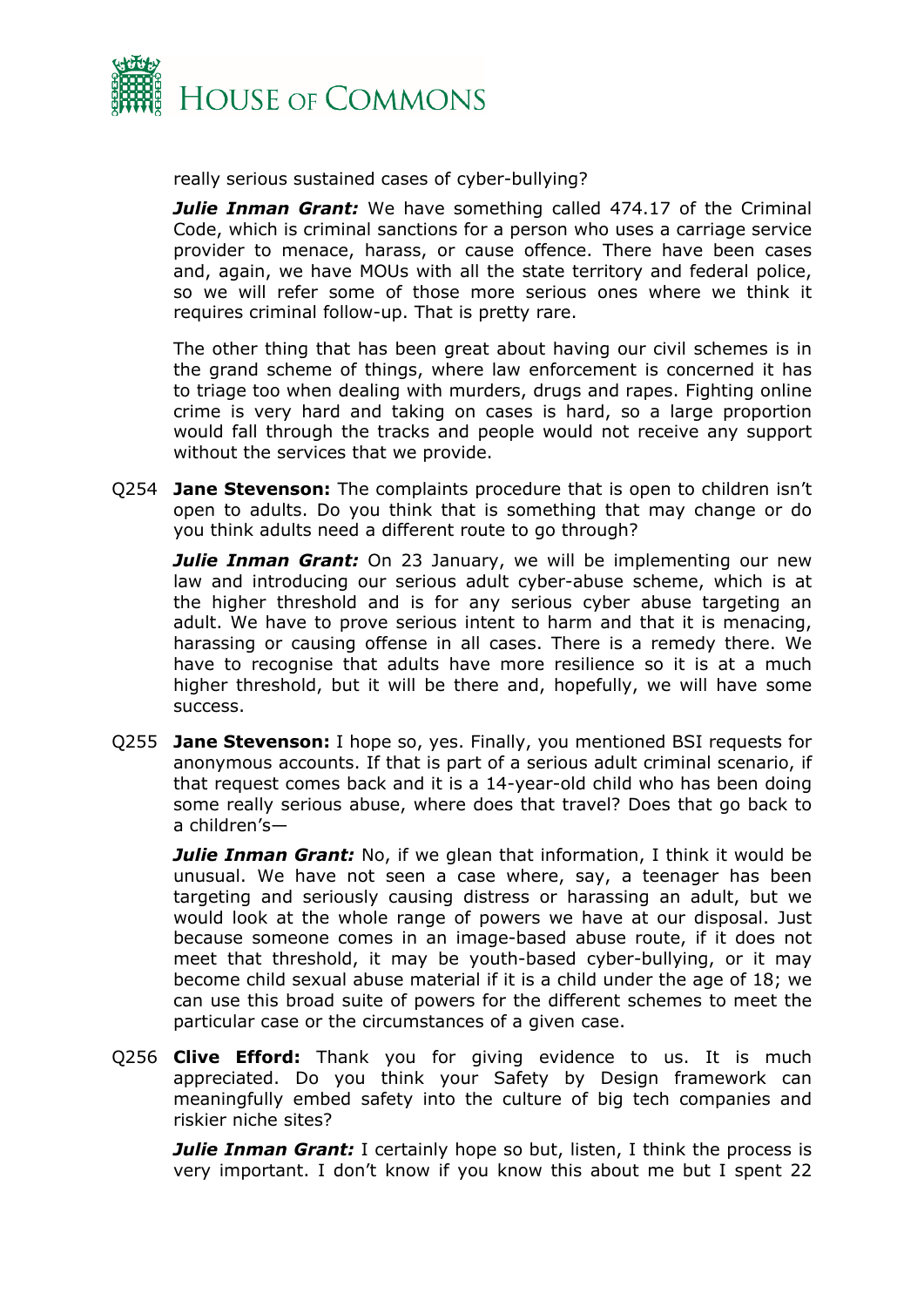

years in the technology sector. I brought Safety by Design to Microsoft when I was working there 10 years ago. I had the eye roll and, "We are not becoming a social media company; we are becoming an enterprise company" and I think that sentiment has changed.

We sat down with 80 companies to write up a set of principles that were actionable and meaningful. They were all around the issues we are talking about: what is service-provider responsibility? What does user empowerment and autonomy look like? So, how are you empowering users? What does radical transparency and accountability look like, rather than selective? Principles are great, we got them behind. However, there are a lot of principles out there and principles are only effective if they are being implemented, so we developed a series of risk-assessment tools over an 18-month period with 180 organisations, what we called the Safety by Design Interactive Assessment Tools, one for start-ups and one for enterprise companies.

I just focus on the one for start-ups right now. Think about Zoom that we are on now. In December 2019 they had 10 million daily active users. After Covid hit in March 2020, they scaled up to 200 million users but I don't know if you remember at that time, we started having Zoombombing attacks and there were questions about their privacy, security, and safety so they took it offline. My Government agency and I are still not allowed to use Zoom as a result of that loss of trust.

It was really telling when the CEO said after that event, "Oh, I never really thought about online harassment before." You have to think to yourself, "How do you create a video conference platform where people interact? You have human behaviour in a frame, and you would not think that anything could possibly go wrong," but that is how technology founders think. They are thinking about their technology, how they get it out to market and how they keep users on their platforms.

I think there has been a groundswell and a change. I think Safety by Design is taking off. These companies need to be able to assess their risks and make safety a forethought rather than an afterthought. Safety by Design is fixing the foundations of the platforms and the internet, just like we pushed car manufacturers 55 years ago to invent seatbelts. This technology exceptionalism has to end and we need to move from that moving fast and breaking things mantra to an ethos of mindfully building in safety protections. With actions like this—Governments have been calling for it—they are going to be in a much better place if they are embedding Safety by Design to be able to comply with these stronger laws that are coming into place.

Q257 **Clive Efford:** Is there a danger that, because it is a voluntary code, the Safety by Design becomes safety driven by what is in the interest of the platforms rather than customer safety, if I can put it that way?

*Julie Inman Grant:* I have been pretty impressed. There are a range of companies that are really embracing it and I go in and I look at how they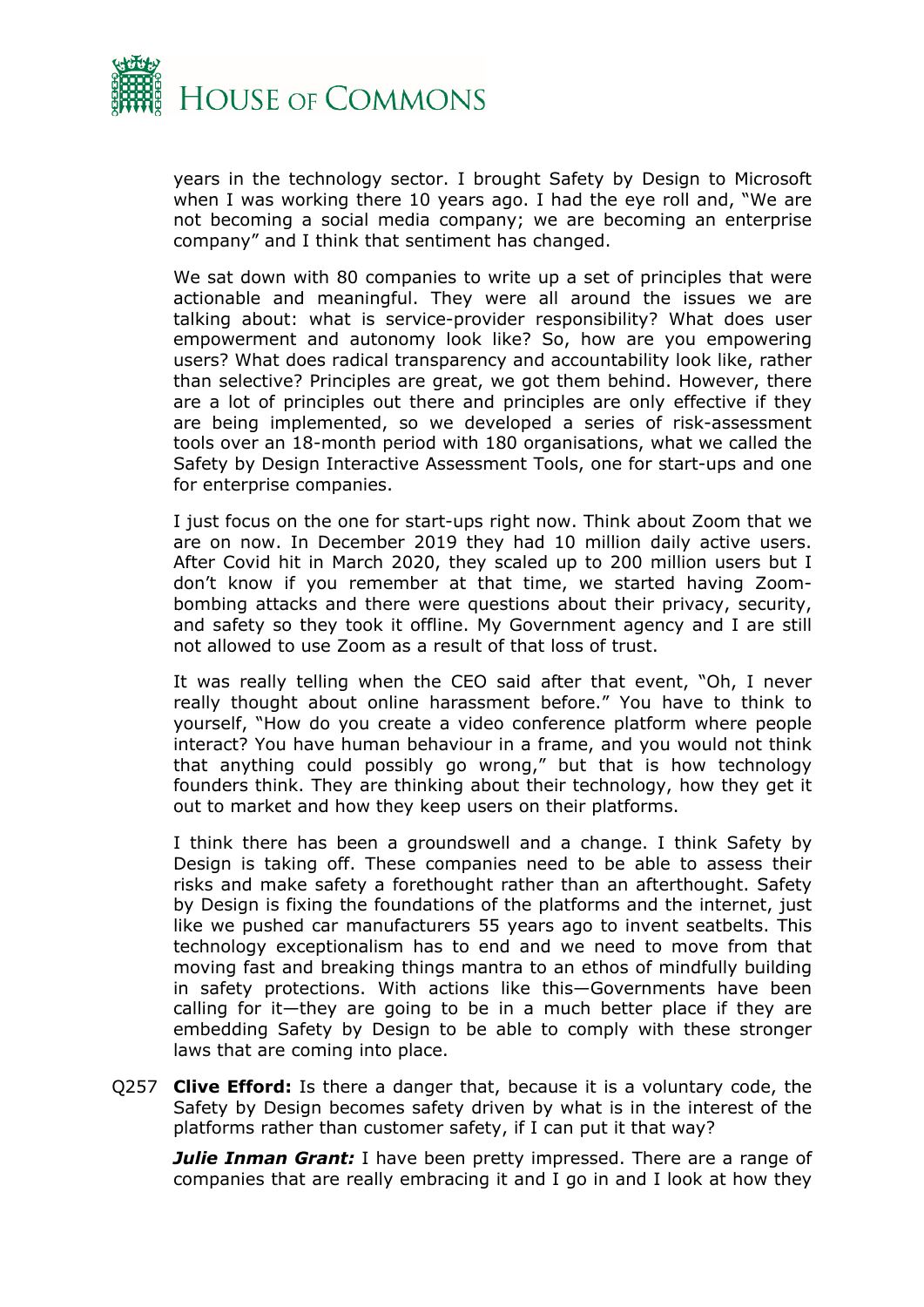

are designing innovative new safety features all the time. Not all companies are created equal and a lot of that has to do with the leadership. If Mark Zuckerberg, for instance, decided he wanted to have a really safe platform and a really safe metaverse, he would be applying privacy and Safety by Design and he would achieve it.

If you can target people with deadly precision the way they do with advertising, you can certainly do the same in terms of eradicating harm and engineering out misuse. There is some carrot in there because I do not believe that, as Governments, we are going to be able to tell them the best way or these specific protections or innovations to put in there. We do need some carrots. We do need to bring them along because we need to change the culture and that has to start at the top.

Q258 **Clive Efford:** How does the news media bargaining code sit in your toolkit of regulations alongside the eSafety regime?

*Julie Inman Grant:* That sits in the ACCC, which is our competition authority. I think the UK also has a system where CMA, Ofcom and ICO, the regulators in the digital space, sit together and talk about the spectrum of harms and where their respective areas sit. We do the same thing with our Privacy Commissioner and the ACCC. The media bargaining code in Australia was very innovative, hard-hitting and effective. I think you saw it did push Facebook to the brink and it cut things off for a short period of time, and that created quite an uproar, globally. It has gotten on with it and both Google and Facebook have done a number of deals with a range of media companies, so it has worked.

Q259 **Clive Efford:** That was an extraordinary period of time when Facebook took that action back in February. What does that say about big tech companies and their attitude to these codes of conduct and regulations?

**Julie Inman Grant:** I was at Twitter when the Online Safety Act was first created and I am a pragmatist. The Minister at the time invited all of the major platforms in to have a view of the Bill before it was released. For some reason, I was the only one that showed up. I thought, "Well, if they are going to write a Bill, I might as well be there to shape it" but Google and Facebook, I think you are looking at a tiered scheme.

Facebook and Google declined to openly co-operate with the eSafety Commissioner when they had the opportunity to sign on. My belief is that is because they did not want to create a domino effect or say that they endorse working co-operatively with a regulator, but I think that the horse has really bolted. They said that innovation would be quashed and "We will leave the market" and all sorts of Armageddon was going to happen. None of it has come to pass.

We heard some of the same arguments around the updating and strengthening of the Bill, so you are hearing positive signs, companies saying, "Oh no, we need to be regulated. We do not need to be arbitrators of the truth." What I hear when I hear that is, "We know we